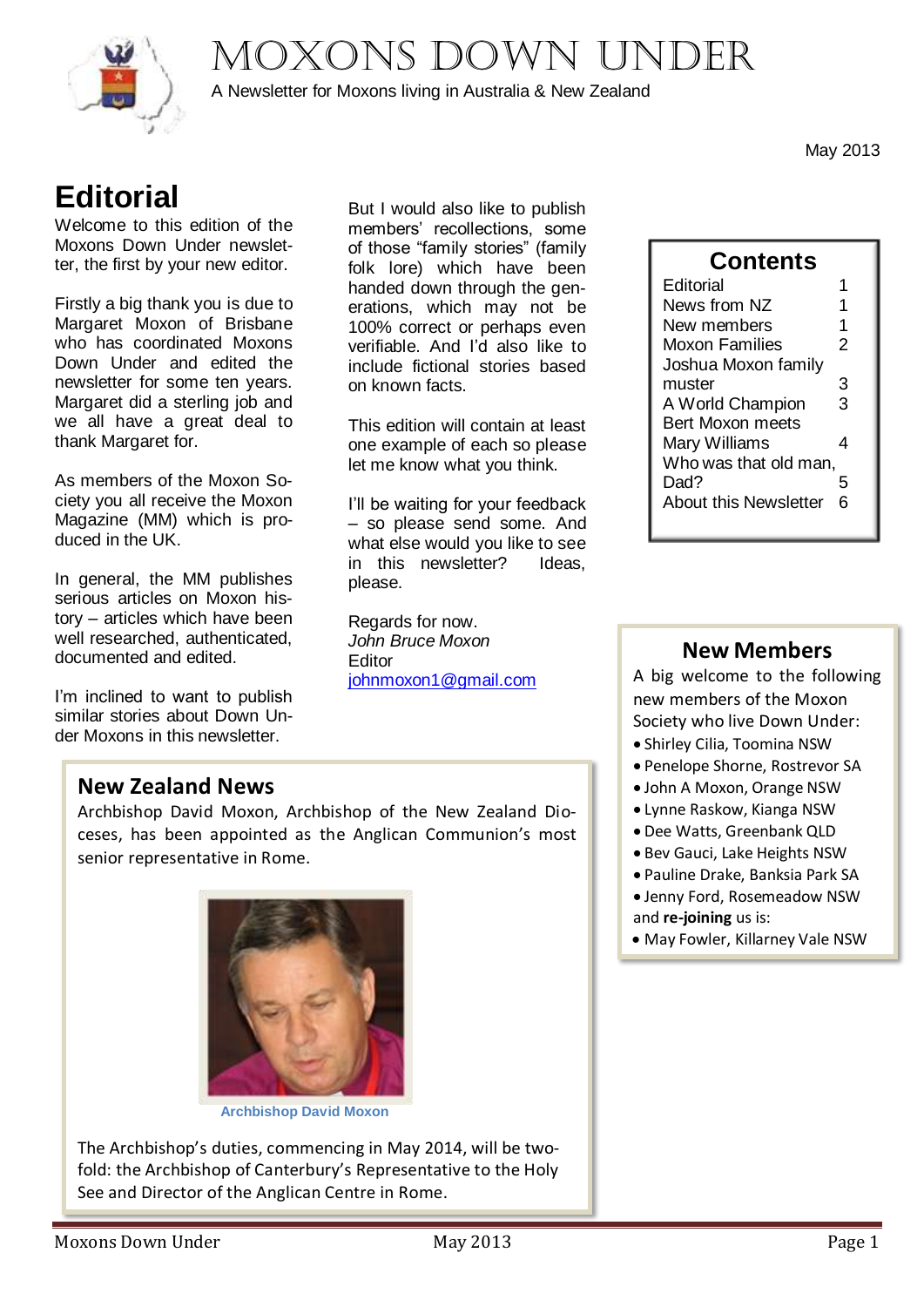# **Moxon Families**

How many Moxon families are there in Australia and New Zealand?

That's a very good question and one that, at the moment, we don't have an answer to.

Margaret Tucker Moxon of<br>Northmead. NSW has Northmead. searched the shipping and convict records and has found the following  $19<sup>th</sup>$  century arrivals in Australia:

## **Free settlers**

**Robert and Sarah Moxon** from Stewkley, Buckinghamshire and their family, 1849 on the Sophia.

They settled around Bathurst, NSW and have many descendants.

**Joshua Middleton Moxon**, his wife Louisa Mary (nee Wilkinson) and their one year old son George Joshua migrated on the Samarang, arriving in Moreton Bay in 1867.

They established themselves in Sydney and have many descendants (including your editor) in Sydney, NSW Central Coast, Wollongong, Snowy Mountains and Orange.

**Eliza Moxon** - single girl (amongst many others), 1871 to Sydney on Hawkesbury from London.

**John Walter Moxon** (1850- 1914) and his wife Sarah Ann (nee Pearson) arrived in Melbourne in 1875 on the Lincolnshire from Gravesend.

His ancestors had migrated to London from Cawthorne, Yorkshire 100 years earlier.

**Robert Julius Moxon**, arrived 1883. Anglican archdeacon at Grafton, NSW.

**William Ernest Moxon** (brother of above) 1887 State manager of Adelaide Steamship Company (Queensland and WA)

**Thomas Frank Moxon**, (also brother of William Ernest and Robert Julius) arrived 1887.

A highly successful businessman, coastal shipping and timber industry. Established Moxon and Co Pty Ltd in 1903.

#### **And Margaret has found these Moxon convicts:**

**[Thomas Moxon](http://moxonsdownunder.blogspot.com.au/2012/08/thomas-moxon-third-fleet-convict.html)**, third fleet [convict, 1791.](http://moxonsdownunder.blogspot.com.au/2012/08/thomas-moxon-third-fleet-convict.html)

Although there were no Moxons on the first or second fleets which came to Port Jackson (now better known as Sydney Harbour) in 1788 and 1789, a Thomas Moxon, convicted at York Assizes in March 1788 was transported on the Matilda, part of the Third Fleet, on 1st August 1791. His term of seven years expired in 1795, but he settled in New South Wales.

See [http://www.canterbury.nsw.gov.](http://www.canterbury.nsw.gov.au/www/html/870-history-of-punchbowl.asp) [au/www/html/870-history-of](http://www.canterbury.nsw.gov.au/www/html/870-history-of-punchbowl.asp)[punchbowl.asp](http://www.canterbury.nsw.gov.au/www/html/870-history-of-punchbowl.asp)

The Spring 2013 edition of Moxon Magazine will contain Thomas Moxon's story.

**John Moxon**[, convict on the](http://moxonsdownunder.blogspot.com.au/2012/09/john-moxon-convict-on-larkins-1-1817.html)  [Larkins 1, 1817.](http://moxonsdownunder.blogspot.com.au/2012/09/john-moxon-convict-on-larkins-1-1817.html) John Moxon of Ferrybridge in Yorkshire, born about 1795. was convicted of highway robbery at the York Assizes on 8th March 1817, aged 22.

He was sentenced to death, but like many others at the time, this sentence was commuted to transportation for life.

**John Moxon**[, convict on the](http://moxonsdownunder.blogspot.com.au/2012/09/john-moxon-convict-on-lord-sidmouth-1819.html)  [Lord Sidmouth, 1819](http://moxonsdownunder.blogspot.com.au/2012/09/john-moxon-convict-on-lord-sidmouth-1819.html)

Two years after the first John Moxon to be transported, another arrived. He was John Moxon, a seaman born about 1798.

This John Moxon married Susannah Blue the daughter of Billy Blue, a convict who gave his name to Blues Point on Sydney Harbour.

In 1834, Susannah Moxon (nee Blue) married George Lavender who gave his name to Lavender Bay at North Sydney. We are not sure what happened to John Moxon.



His heritage is the name of a street - Moxon Road, Punchbowl (Sydney).

More information can be found in *[The history of Punchbowl](http://www.canterbury.nsw.gov.au/www/html/870-history-of-punchbowl.asp)*.

**Robert Moxon**[, convict on the](http://moxonsdownunder.blogspot.com.au/2012/09/robert-moxon-convict-on-adamant-1821.html)  [Adamant 1821](http://moxonsdownunder.blogspot.com.au/2012/09/robert-moxon-convict-on-adamant-1821.html)

Robert Moxon was convicted at Nottingham Town Assizes of shop robbery on 11th January 1821 and transported for seven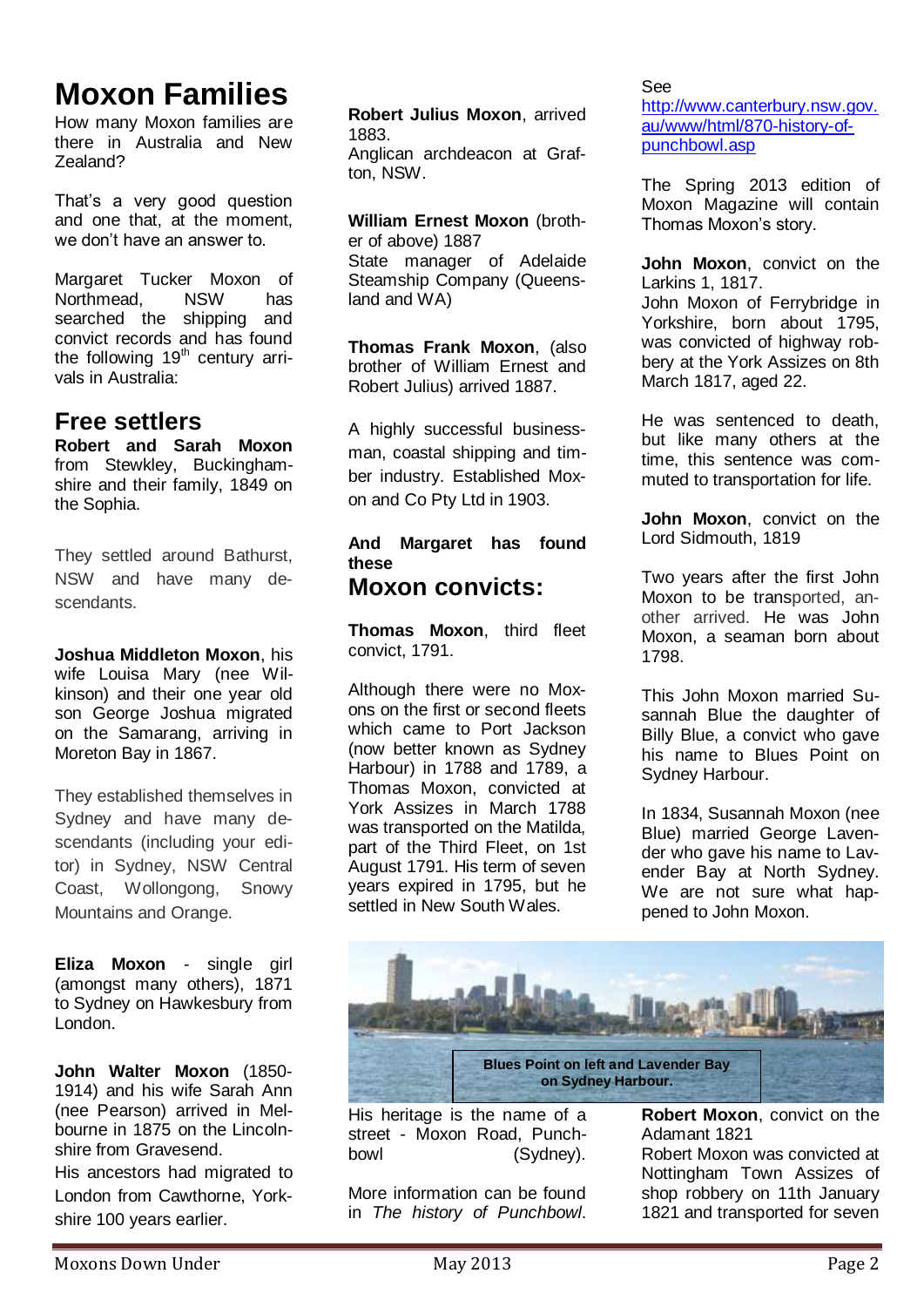years. This was his second conviction.

**[Jacob Moxon](http://moxonsdownunder.blogspot.com.au/2012/09/jacob-moxon-convict-on-heber-1837.html)**, convict on [Heber, 1837](http://moxonsdownunder.blogspot.com.au/2012/09/jacob-moxon-convict-on-heber-1837.html)

Jacob Moxon, a soldier born about 1806 in Yorkshire, was convicted of desertion at Dublin Barracks in 1837. He had a wife and two children, a son and a daughter.

He was transported for 14 years. He is mentioned in a surgeon's journal which can be found at [http://www.jenwilletts.com/Con](http://www.jenwilletts.com/ConvictShipsH.htm) [victShipsH.htm.](http://www.jenwilletts.com/ConvictShipsH.htm)

**William Moxon**[, convict on the](http://moxonsdownunder.blogspot.com.au/2012/09/william-moxon-convict-on-tortoise-1842.html)  [Tortoise, 1842](http://moxonsdownunder.blogspot.com.au/2012/09/william-moxon-convict-on-tortoise-1842.html)

William Moxon, born about 1801 in Stewkley, Buckinghamshire was convicted of sheep-stealing at Aylesbury, Buckinghamshire on 9th March 1841. He was sentenced to transportation for 10 years and arrived in Van Dieman's Land (Tasmania) in February 1842.

#### **What do you know?**

Of course, a lot of Moxon stories have been published in earlier editions of Moxons Down Under newsletter and we are working towards up-loading them to the members only area of the Moxon Society website.

But there has been very little published about many of the families.

So, can you add to our list of Moxon families, particularly ones that arrived in the  $20<sup>th</sup>$ and 21<sup>st</sup> centuries?

Can you add detail to any Moxon family?

Do you have stories, photos, press clippings or any other information we might find interesting?

Please contact us if you can add to our knowledge.

And if you believe that our information is incorrect, can you please tell us so we can correct it?

## **Joshua Middleton Moxon family muster.**

A family reunion for descendants of Joshua Middleton Moxon and or his wife, Louisa Mary is being held in Parramatta on the Sunday of the October long weekend in 2013. (6 October 2013)

We are planning to make this a truly memorable occasion with lots of information, photos and even the odd video or two on display.

It will be an opportunity for cousins who have never previously met to come together and share their family's stories.

The venue is an event centre so the weather will be no problem.

And the location is right next to the beautiful Parramatta River.

Afternoon tea and coffee will be served – all for the small contribution of \$40 per head.

Children and younger family will be especially welcome.

Booking and pre-payment is essential and should be made before 31 July 2013.

All enquiries should be directed to: John Bruce Moxon 0412 539 110 02 9636 7752 [johnmoxon1@gmail.com](mailto:johnmoxon1@gmail.com)

### We have a **World Champion!**

Steve Moxon of Ballarat, Victoria is the current world champion Kick Boxer in the welterweight division.

Steve fights under the name of "Cold Stone" and has an impressive record both in kick boxing and boxing.

His kickboxing record to date is:

39 fights, 32 wins 6 loses And his boxing record: 4 fights, 4 wins (3 by KO).

All we have to do now is find out his family heritage and get him to join Moxons Down Under.



You can find out more about Steve on his website [www.stevemoxon.com](http://www.stevemoxon.com/)

#### **Mary Grace Williams Meets Herbert Percy (Bert) Moxon**

*The following story comes from May Fowler, granddaughter of Herbert Percy Moxon.*

*May tells us that the story is as told to her by her mother but it has also been embellished to convey more fully the circumstances of their meeting.*

It was 1913 and the big day of the year in Narrandera was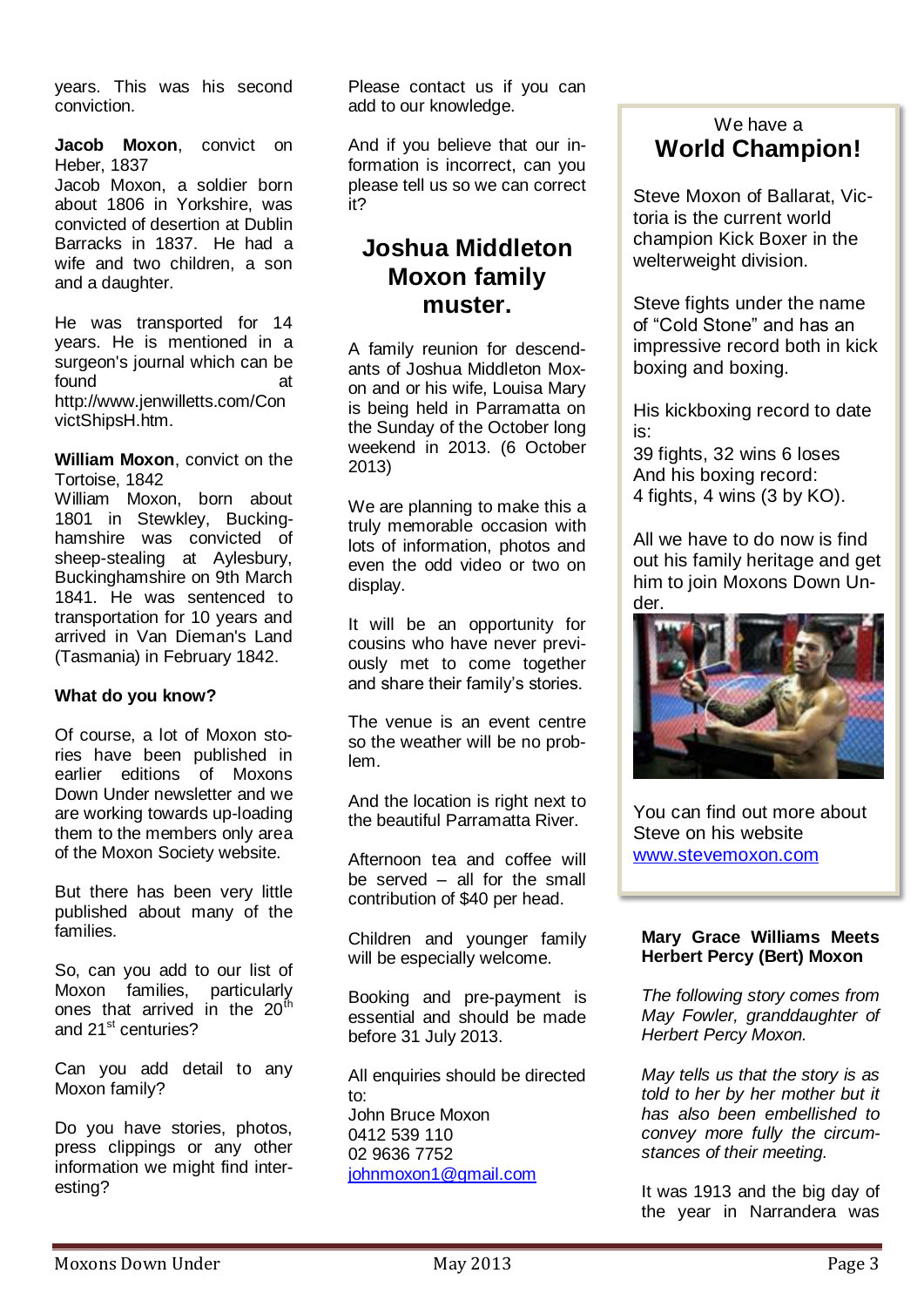'show day'. This was the one day of the year when everyone from miles around, downed tools and headed for the showground nestled in the bend of the Murrumbidgee River on the outskirts of town.

There were stalls, sideshows, competitions, races and the exchange of tall yarns and true, egged on by a copious supply of home brew supposedly sold on the sly but in full view of the authorities.

This was also the time of the year when most marriageable girls found their chance to 'nab' a husband.

Mary and her sisters spent weeks hand sewing their 'show' dresses and decorating hats by using pictures out of magazines.

When Mary first set eyes on Bert she burst out laughing. There he was prancing around on a makeshift stage, dressed up like the fanciest 'dandy' she had ever seen. He was bellowing out to passers-by about 'worker's rights' and the Labor Party.

Mary and her sisters stood for a while staring at this 'city slicker' trying to hide their mirth.

Once he had caught someone's attention, his piercing blue eyes held them spellbound. They wouldn't dare look away until Bert had imparted all his views.

Her mirth did not go unnoticed by Bert and he stored her away in his mind as a person he must approach later and win her over. She fascinated him. "Later", he thought, as he bellowed once more, "RIGHTS FOR THE WORKERS."

A few affluent 'cockies' strolled slowly past and one said, "Get off your soapbox, sonny and head back to Sydney where you belong. We don't want your type here."

"DID YOU HEAR THAT, EVRYONE!. They don't want my type here. That's because I've come to tell you the law. You have rights. Do you want to have better working conditions, better pay?"

"Come on," said Mary, "I've had enough of him."

Mary was repulsed and fascinated by this city 'bloke' from the Labor Party.

As the sun eventually fell beneath the never-ending horizon and left its final farewell, a crimson outline against the darkening sky, barefoot, toffeefaced children were rounded up and taken home.

Everyone's attention was now focused on the grand dance to be held in the Mechanics' Institute Hall.

And Bert did win Mary's heart that night at the dance. He argued away every objection she threw at him as to why she shouldn't marry him, and he won every time.

So, in the end Mary succumbed and six months later married Bert for better or worse.

She approached her employers and asked for a day off to prepare for her own wedding to which they gave an emphatic refusal. Her employers maliciously found extra work for her to do that day. She was up at the crack of dawn, stripping beds and boiling up the fine linen in the large copper.

Mary had six brothers and never was there a family more loyal. When they saw Mary arrive home that day all hot and dishevelled they immediately put a plan of revenge into action.

It had been one of the worst droughts in Narrandera's history. Every day the hot winds whipped up the bare, red soil and ran 'willie nillie' blowing it through cracks in walls and windows, never satisfied until a layer of red powder coated everything in sight.

While the line of white linen was still dripping little puddles into the red dust a small 'commando' of impish boys camouflaged in red dust, darted from bush to bush. They dropped to all fours and scrambled on their bellies when they felt it necessary.

They eventually got close enough to cut the line attached to trees holding the white linen. Down it all went squirming and flapping until there was no white left.

They ran home on skinny legs whooping in victory. Proudly they told the horrified Mary what they had done.

A smile slowly broke out on her face and then she laughed heartily. After all she never had to see her employers again. She was off to the 'big smoke' with her debonair husband. Serve them right she thought. Hurrah!

Then Mary looked at her brothers' impish faces. Oh! how she loved them, and how she would miss them.

*May Fowler 2013*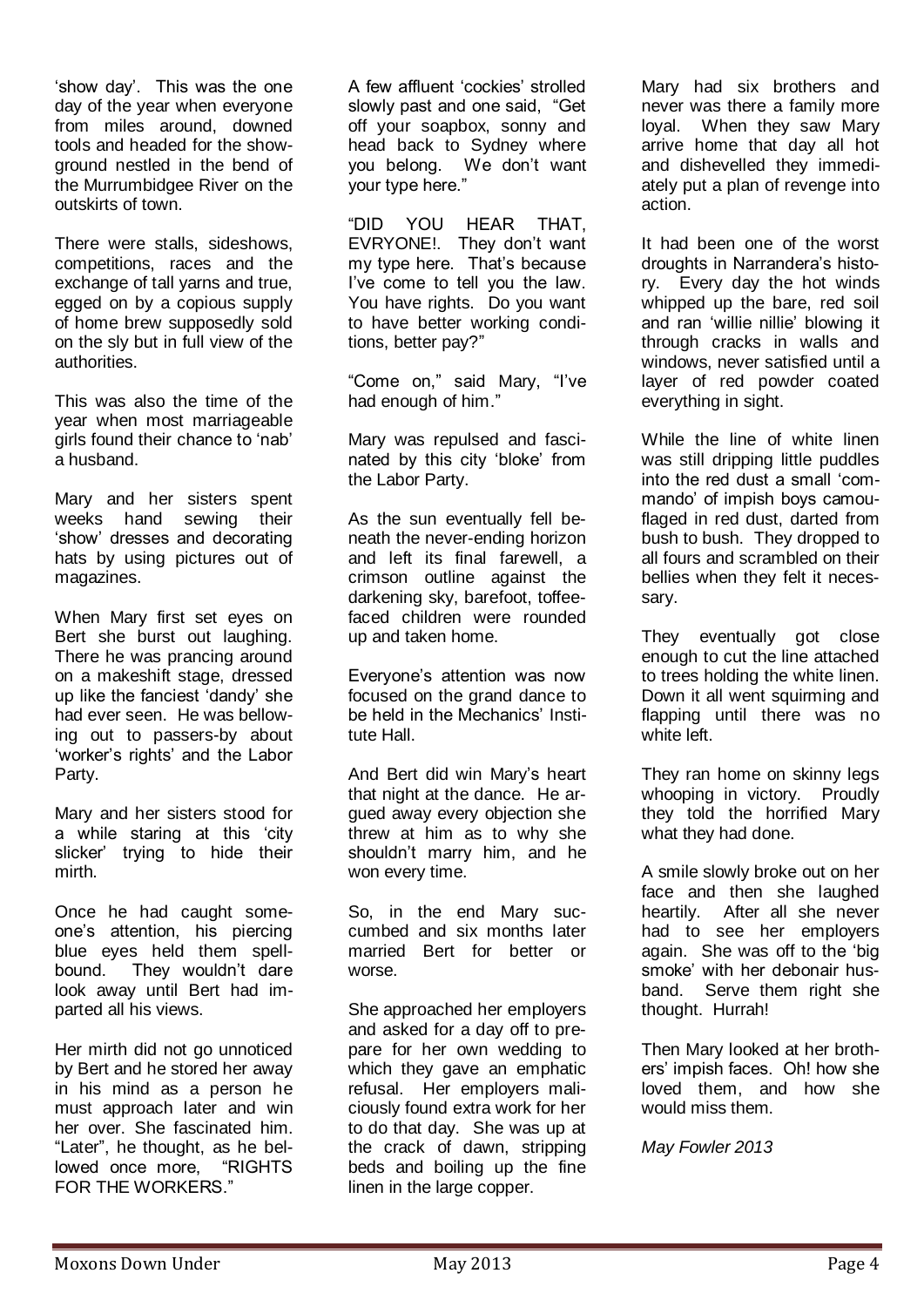

Herbert Percy Moxon 1891 - 1962 and Mary Grace Williams 1889 - 1986 on their wedding day

# **"Who was that old man, Dad?"**

His answer surprised me.

"That was your grandfather, son. But you don't want to know him.'

I was about 10 years old. My father and I had just visited my uncle's home where I was told to "stay in the car".

Years later my father told me he had had a "terrible row" with his father and had not spoken to him since.

But he didn't tell me what it was about. Nor did he tell me what kind of man his father was, or why I wouldn't want to know him.

Curiosity eventually got the better of me and I've started to piece together my grandfather's life.

Henry Percy Moxon was known as Harry and he was born in 1869 in Balmain, a suburb of Sydney on the harbour and not far from the city centre. His parents, Joshua and Louisa Moxon had arrived from England just two years earlier.

His death certificate (1950) says he was a "retired picture show man". I've found this to be true. Sometime around 1922 he built and operated the first picture theatre in Lake Cargelligo, a country town 550 km west of Sydney where the railway had arrived in 1917. In the 1920s Harry also repaired





Middle row: Rene, Bert & Mary, Front row: Ken, Frank & Jack.

bicycles. And he built rain water tanks.

Later, he built and sold a racing bicycle "The Lake Flyer", riders of which, reputedly, were rarely beaten at the local sports oval where Harry and my father had built a banked track. People came from hundreds of kilometres around to compete.

In 2009 I visited The Lake and met locals who remembered Harry as "shortish and stout", "grumpy" but "OK". One remembered Harry living in a house jammed with spare parts for bicycles and motor bikes with just a narrow passage to get through the house. Apparently Harry had a white cockatoo which perched on his bed head, leaving a pile of droppings on the floor – no woman in that home, it seems.

My father told me he (my father) went to Sydney once,